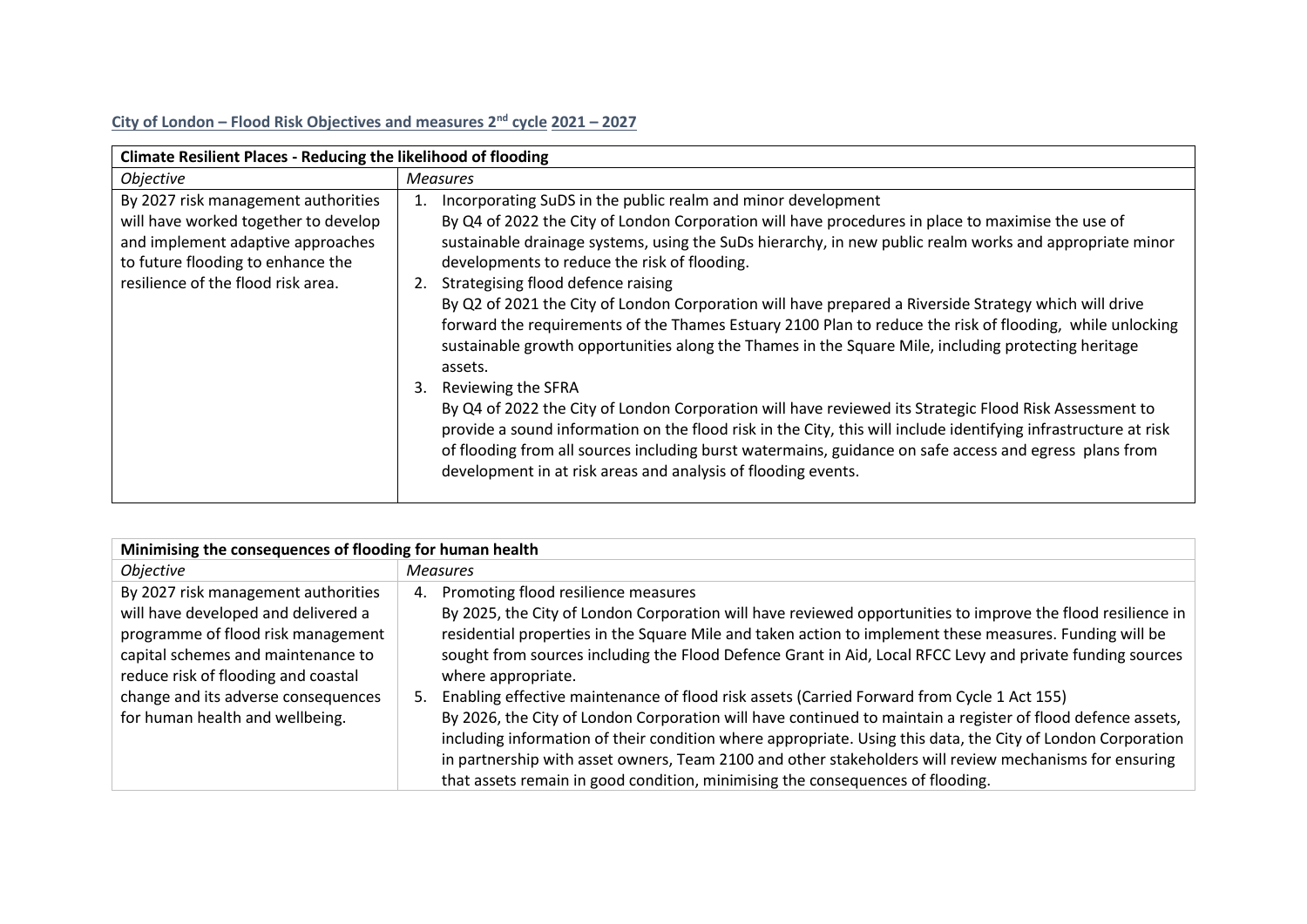| Minimising the consequences of flooding for the environment including cultural heritage |                                                                                                                |  |
|-----------------------------------------------------------------------------------------|----------------------------------------------------------------------------------------------------------------|--|
| Objective                                                                               | <b>Measures</b>                                                                                                |  |
| By 2027 actions by risk management                                                      | Managing flood risk for Historic Assets<br>6.                                                                  |  |
| authorities to address current and                                                      | By 2023, the City of London Corporation will have identified all historic assets in the Square Mile at risk of |  |
| future risk of flooding and coastal                                                     | flooding and will work to encourage building owners to develop and adopt resilient design measures,            |  |
| change will have helped achieve the                                                     | minimising the consequences of flooding for the City's cultural heritage, through guidance for retrofitting    |  |
| environmental objectives set out in                                                     | flood resistance and resilience measures specifically for historic assets.                                     |  |
| the river basin district's river basin                                                  |                                                                                                                |  |
| management plan.                                                                        |                                                                                                                |  |

| Minimising the consequences of flooding for economic activity                                                                                                                                                                                                                                                   |                                                                                                                                                                                                                                                                                                                                                                                                                                                                                                                                                                                                                                                                                                                                                                                                                                                                                                                |  |
|-----------------------------------------------------------------------------------------------------------------------------------------------------------------------------------------------------------------------------------------------------------------------------------------------------------------|----------------------------------------------------------------------------------------------------------------------------------------------------------------------------------------------------------------------------------------------------------------------------------------------------------------------------------------------------------------------------------------------------------------------------------------------------------------------------------------------------------------------------------------------------------------------------------------------------------------------------------------------------------------------------------------------------------------------------------------------------------------------------------------------------------------------------------------------------------------------------------------------------------------|--|
| <b>Objective</b>                                                                                                                                                                                                                                                                                                | <b>Measures</b>                                                                                                                                                                                                                                                                                                                                                                                                                                                                                                                                                                                                                                                                                                                                                                                                                                                                                                |  |
| By 2027 risk management authorities<br>will have provided evidence and<br>advice to infrastructure providers and<br>supported them to take account of<br>future flooding and coastal change in<br>their infrastructure investment.                                                                              | Engaging with Thames Water on mains bursts and sewerage infrastructure<br>By Q4 of 2022 the City of London Corporation, working in partnership with Thames Water, will have<br>identified sensitive properties at risk of water main burst and sewer surcharging and will have developed<br>guidance with Thames Water and property occupiers on measures to mitigate these risks thus minimising<br>the consequences of this type of flooding.<br>Liaising with infrastructure providers (electricity, gas, pipe-subways, transport etc)<br>8.<br>By Q4 of 2024 the City of London Corporation, working in partnership with utility providers and other<br>infrastructure owners will have shared information on assets at risk of flooding and encouraged owners to<br>take steps to mitigate this risk where appropriate thus reducing the consequences of flooding for economic<br>activity.               |  |
| By 2027 risk management authorities<br>will have worked with communities<br>and businesses to understand and<br>implement a plan for how flood and<br>coastal erosion risk management<br>activities can contribute towards<br>sustainable growth and prosperity in a<br>climate resilient way (and vice versa). | Implementing City Plan 2036 flood risk policies (Carried forward from Cycle 1 Act 153)<br>9.<br>By Q4 2021 the City of London Corporation will have adopted new flood risk and urban greening policies<br>through the City Plan 2036 and produced procedures to ensure that the policies relating to flood risk and<br>climate resilience from the City Plan 2036 are being universally implemented and are being effectively<br>monitored thus contributing to sustainable growth.<br>10. Managing flood resilience for commercial buildings (Carried Forward from Cycle 1 Act 154 and 156)<br>By 2023, the City of London Corporation will have collated guidance specific to retrofitting flood resistance<br>and resilience measures to commercial buildings (including those in Farringdon Street, Pauls Walk and<br>Victoria Embankment), minimising the consequences of flooding for economic activity. |  |